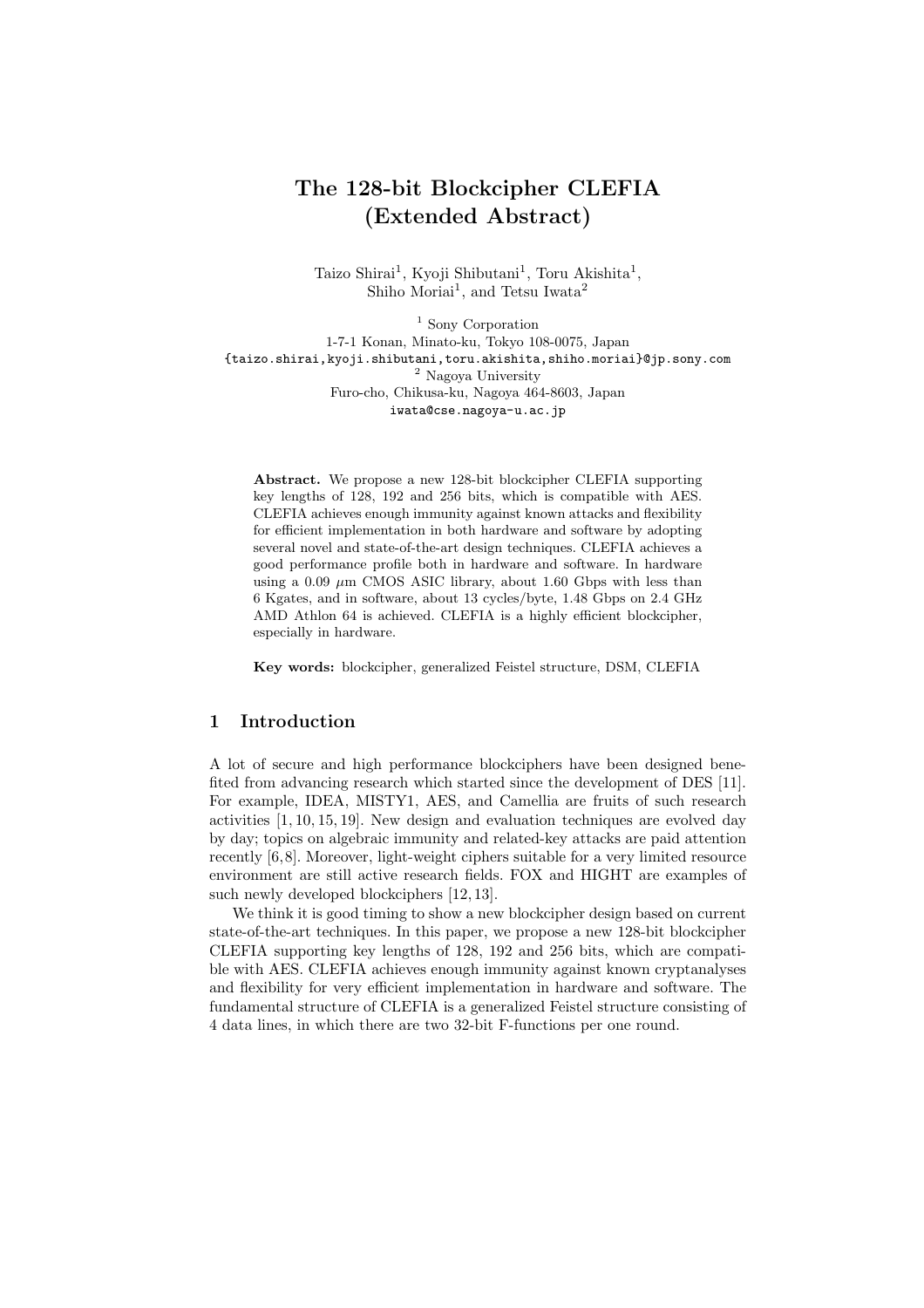One of novel design approaches of CLEFIA is that these F-functions employ the Diffusion Switching Mechanism (DSM) [22, 23]: they use different diffusion matrices, and two different S-boxes are used to obtain stronger immunity against a certain class of attacks. Consequently, the required number of rounds can be reduced. Moreover, the two S-boxes are based on different algebraic structures, which is expected to increase algebraic immunity. Other novel ideas include the secure and compact key scheduling design and the  $DoubleSwap$  function used in it. The key scheduling part uses a generalized Feistel structure, and it is possible to share it with the data processing part. The DoubleSwap function can be compactly implemented to enable efficient round key generation in encryption and decryption.

CLEFIA achieves about 1.60 Gbps with less than 6 Kgates in hardware using a 0.09  $\mu$ m CMOS ASIC library, and about 13 cycles/byte, 1.48 Gbps on 2.4 GHz AMD Athlon 64 processor in software. We consider CLEFIA is a well-balanced blockcipher in security and performance, and the performance is advantageous among other blockciphers especially in hardware.

This paper is organized as follows: in Sect. 2, notations are first introduced. In Sect. 3, we give the specification of CLEFIA. Then design rationale is shown in Sect. 4. Sect. 5 describes the evaluation results on both of security and performance aspects. Finally Sect. 6 concludes the paper.

## 2 Notations

This section describes mathematical notations, conventions and symbols used throughout this paper.

| 0x                         | : A prefix for a binary string in a hexadecimal form                                    |
|----------------------------|-----------------------------------------------------------------------------------------|
| $a_{(b)}$                  | $: b$ denotes the bit length of a                                                       |
|                            | $a b$ or $(a b)$ : Concatenation                                                        |
|                            | $(a, b)$ or $(a, b)$ : Vector style representation of $a b$                             |
| $a \leftarrow b$           | : Updating a value of $a$ by a value of $b$                                             |
| ${}^t a$                   | : Transposition of a vector or a matrix $a$                                             |
| $a \oplus b$               | : Bitwise exclusive-OR. Addition in $GF(2^n)$                                           |
| $a \cdot b$                | : Multiplication in $GF(2^n)$                                                           |
| $\overline{a}$             | : Logical negation                                                                      |
| $a \lll b$                 | : b-bit left cyclic shift operation                                                     |
| $\mathbf{w}_\mathbf{b}(a)$ | : For an 8 <i>n</i> -bit string $a = a_0   a_1   \dots   a_{n-1}, a_i \in \{0, 1\}^8$ , |
|                            | $\mathbf{w}_b(a)$ denotes the number of non-zero $a_i$ s.                               |

## 3 Specification

This section describes the specification of CLEFIA. We first define a function  $GFN_{d,r}$  which is a fundamental structure for CLEFIA, followed by definitions of a data processing part and a key scheduling part.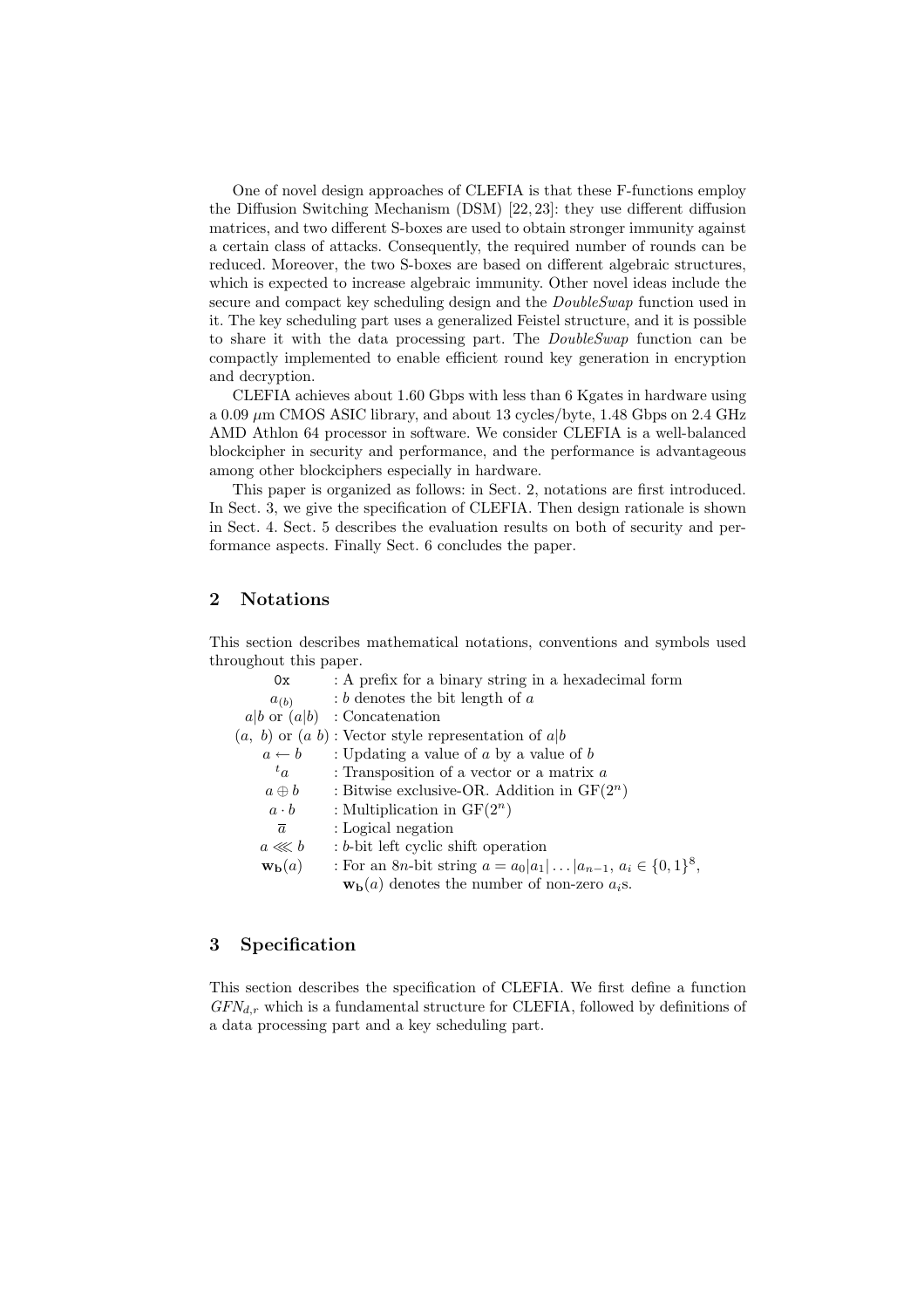#### 3.1 Definition of  $GFN_{d,r}$

CLEFIA uses a 4-branch and an 8-branch Type-2 generalized Feistel network [24]. We denote d-branch r-round generalized Feistel network employed in CLEFIA as  $GFN_{d,r}$ .  $GFN_{d,r}$  employs two different 32-bit F-functions  $F_0$  and  $F_1$  whose input/output are defined as follows.

$$
F_0, F_1: \left\{ \begin{array}{c} \{0,1\}^{32} \times \{0,1\}^{32} \rightarrow \{0,1\}^{32} \\ (RK_{(32)}, x_{(32)}) \mapsto y_{(32)} \end{array} \right.
$$

For d 32-bit input  $X_i$  and output  $Y_i$   $(0 \leq i < d)$ , and  $dr/2$  32-bit round keys  $RK_i$   $(0 \leq i < dr/2), \, GFN_{d,r}$   $(d = 4, 8)$  are defined as follows.

$$
GFN_{4,r}: \left\{ \{ (0,1)^{32} \}^{2r} \times \{ \{0,1\}^{32} \}^{4} \rightarrow \{ \{0,1\}^{32} \}^{4} \right\}
$$
\n
$$
GFN_{4,r}: \left\{ \{ (RK_{0(32)}, \ldots, RK_{2r-1(32)}, X_{0(32)}, \ldots, X_{3(32)}) \mapsto Y_{0(32)}, \ldots, Y_{3(32)}
$$
\n
$$
Step 1. T_{0} | T_{1} | T_{2} | T_{3} \leftarrow X_{0} | X_{1} | X_{2} | X_{3}
$$
\n
$$
Step 2. F \text{or } i = 0 \text{ to } r-1 \text{ do the following:}
$$
\n
$$
Step 2.1 T_{1} \leftarrow T_{1} \oplus F_{0}(RK_{2i}, T_{0}), T_{3} \leftarrow T_{3} \oplus F_{1}(RK_{2i+1}, T_{2})
$$
\n
$$
Step 2.2 T_{0} | T_{1} | T_{2} | T_{3} \leftarrow T_{1} | T_{2} | T_{3} | T_{0}
$$
\n
$$
Step 3. Y_{0} | Y_{1} | Y_{2} | Y_{3} \leftarrow T_{3} | T_{0} | T_{1} | T_{2}
$$
\n
$$
GFN_{8,r}: \left\{ \{ (0,1\}^{32} \}^{4r} \times \{ \{0,1\}^{32} \}^{8} \rightarrow \{ \{0,1\}^{32} \}^{8}
$$
\n
$$
Step 1. T_{0} | T_{1} | \ldots | T_{7} \leftarrow X_{0} | X_{1} | \ldots | X_{7}
$$
\n
$$
Step 2. For i = 0 \text{ to } r-1 \text{ do the following:}
$$
\n
$$
Step 2. Tr_{1} \leftarrow T_{1} \oplus F_{0}(RK_{4i}, T_{0}), T_{3} \leftarrow T_{3} \oplus F_{1}(RK_{4i+1}, T_{2})
$$
\n
$$
T_{5} \leftarrow T_{5} \oplus F_{0}(RK_{4i+2}, T_{4}), T_{7} \leftarrow T_{7} \oplus F_{1}(RK_{4i+3}, T_{6})
$$
\n
$$
Step 2.2 T_{0} | T_{1} | \ldots | T_{6}
$$

The inverse function  $GFN_{d,r}^{-1}$  are realized by changing the order of  $RK_i$  and the direction of word rotation at Step 2.2 and Step 3.

#### 3.2 Data Processing Part

The data processing part of CLEFIA consists of  $ENC<sub>r</sub>$  for encryption and  $DEC<sub>r</sub>$ for decryption.  $ENC_r$  and  $DEC_r$  use a 4-branch generalized Feistel structure  $GFN_{4,r}$ . Let  $P, C \in \{0,1\}^{128}$  be a plaintext and a ciphertext, and let  $P_i, C_i \in$  $\{0,1\}^{32}$   $(0 \leq i < 4)$  be divided plaintext and ciphertext where  $P = P_0|P_1|P_2|P_3$ and  $C = C_0 |C_1| C_2 |C_3$ , and let  $WK_0, WK_1, WK_2, WK_3 \in \{0, 1\}^{32}$  be whitening keys and  $RK_i \in \{0,1\}^{32}$   $(0 \leq i < 2r)$  be round keys provided by the key scheduling part. Then, r-round encryption function  $ENC<sub>r</sub>$  is defined as follows:

$$
ENC_r : \begin{cases} \{ \{0,1\}^{32} \}^4 \times \{ \{0,1\}^{32} \}^{2r} \times \{ \{0,1\}^{32} \}^4 \rightarrow \{ \{0,1\}^{32} \}^4 \\ (WK_{0(32)},\ldots, WK_{3(32)}, RK_{0(32)},\ldots, RK_{2r-1(32)}, P_{0(32)},\ldots, P_{3(32)}) \\ \mapsto C_{0(32)},\ldots, C_{3(32)} \end{cases}
$$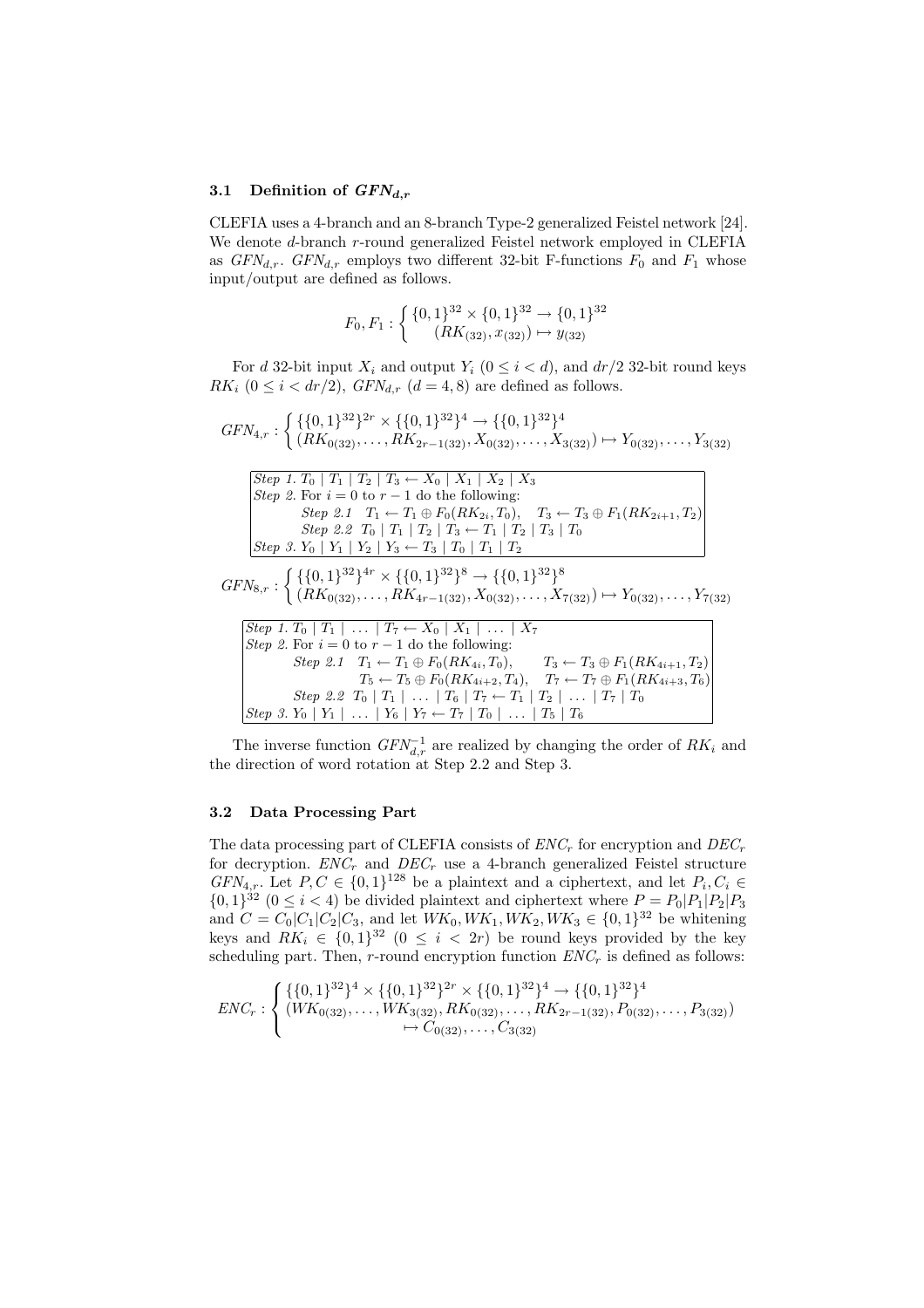| $ Step 1. T_0   T_1   T_2   T_3 \leftarrow P_0   (P_1 \oplus WK_0)   P_2   (P_3 \oplus WK_1)$      |
|----------------------------------------------------------------------------------------------------|
| $ Step 2. T_0   T_1   T_2   T_3 \leftarrow GFN_{4,r}(RK_0, \ldots, RK_{2r-1}, T_0, T_1, T_2, T_3)$ |
| $ Step 3. C_0   C_1   C_2   C_3 \leftarrow T_0   (T_1 \oplus WK_2)   T_2   (T_3 \oplus WK_3)$      |

The decryption function  $DEC<sub>r</sub>$  is the inverse function of  $ENC<sub>r</sub>$  which is defined by using  $GFN_{d,r}^{-1}$ . Fig. 1 in Appendix C illustrates the  $ENC_r$  function. The number of rounds,  $r$ , is 18, 22 and 26 for 128-bit, 192-bit and 256-bit keys, respectively.

## 3.3 Key Scheduling Part

The key scheduling part of CLEFIA supports 128, 192 and 256-bit keys and outputs whitening keys  $WK_i$  ( $0 \leq i < 4$ ) and round keys  $RK_i$  ( $0 \leq j < 2r$ ) for the data processing part. We first define the DoubleSwap function which is used in the key scheduling part.

Definition 1 (The  $DoubleSwap$  Function  $\Sigma$ ). The DoubleSwap function  $\Sigma: \{0,1\}^{128} \to \{0,1\}^{128}$  is defined as follows:

$$
\begin{aligned} X_{(128)} &\mapsto Y_{(128)}\\ Y &= X[7-63] \mid X[121-127] \mid X[0-6] \mid X[64-120] \end{aligned}
$$

where  $X[a-b]$  denotes a bit string cut from the a-th bit to the b-th bit of X. 0-th bit is the most significant bit (See Fig. 2 in Appendix C).

Let K be a k-bit key, where k is 128, 192 or 256. The key scheduling part is divided into the following two sub-parts. (1) Generating an intermediate key L from K, and (2) Expanding K and L to generate  $WK_i$  and  $RK_i$ . The key scheduling is explained according to the sub-parts.

Key Scheduling for a 128-bit Key. The 128-bit intermediate key  $L$  is generated by applying  $GFN_{4,12}$  which takes twenty-four 32-bit constant values  $CON_i^{(128)}$   $(0 \le i < 24)$  as round keys and  $K = K_0|K_1|K_2|K_3$  as an input. Then K and L are used to generate  $WK_i$   $(0 \le i \le 4)$  and  $RK_j$   $(0 \le j \le 36)$  in the following steps. In the latter part, thirty-six 32-bit constant values  $CON_i^{(128)}$  $(24 \le i \le 60)$  are used. The generation steps of *CON* are explained in Sect 3.5.

> (Generating  $L$  from  $K$ )  $Step 1. L \leftarrow GFN_{4,12}(CON_0^{(128)}, \ldots, CON_{23}^{(128)}, K_0, \ldots, K_3)$ (Expanding  $K$  and  $L$ )  $Step 2. WK<sub>0</sub>|WK<sub>1</sub>|WK<sub>2</sub>|WK<sub>3</sub> \leftarrow K$ Step 3. For  $i = 0$  to 8 do the following:  $T \leftarrow L \oplus (CON_{24+4i}^{(128)} \mid CON_{24+4i+1}^{(128)} \mid CON_{24+4i+2}^{(128)} \mid CON_{24+4i+3}^{(128)})$  $L \leftarrow \Sigma(L)$ if i is odd:  $T \leftarrow T \oplus K$  $RK_{4i}|RK_{4i+1}|RK_{4i+2}|RK_{4i+3} \leftarrow T$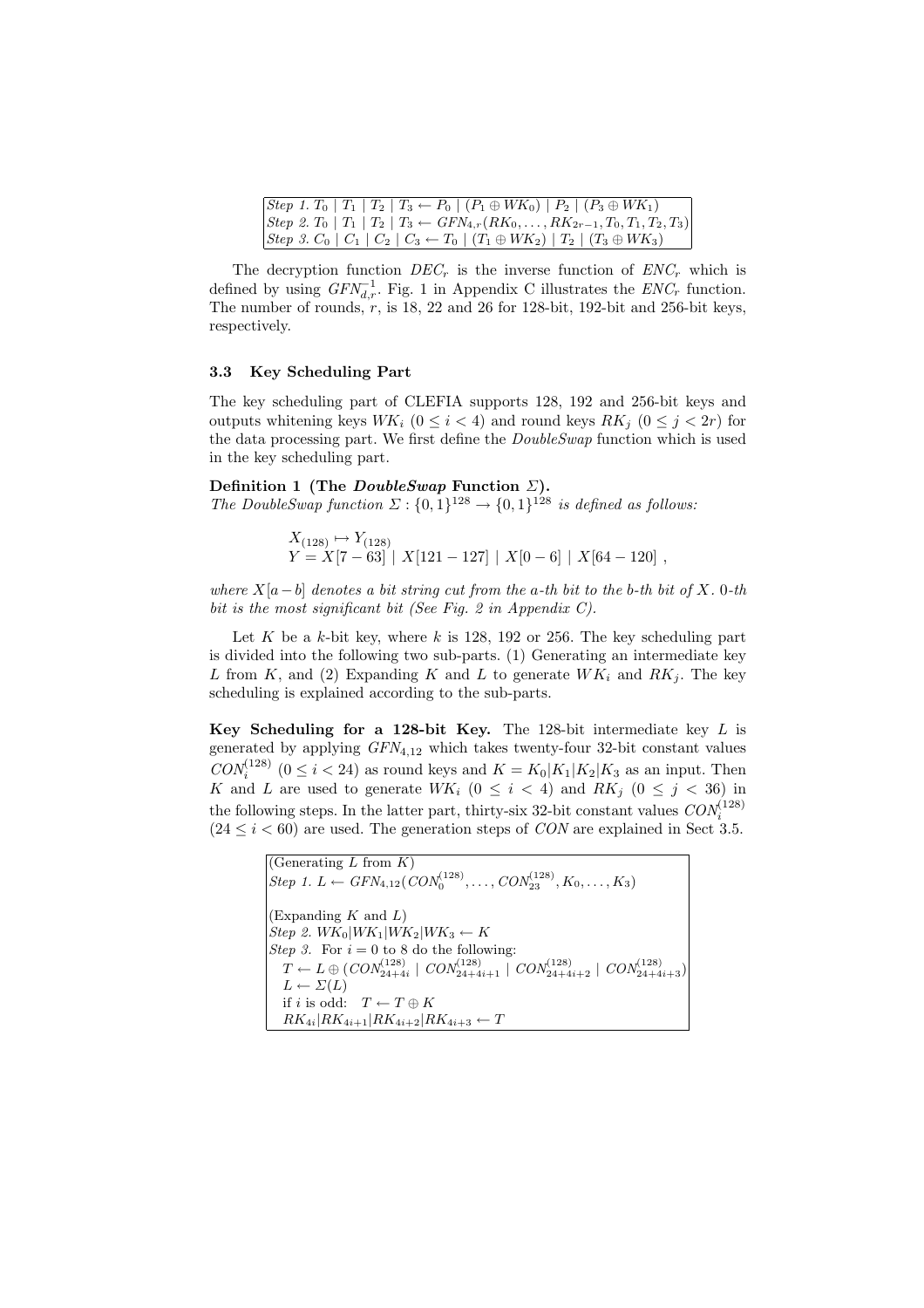Key Scheduling for a 192-bit Key. Two 128-bit values  $K_L, K_R$  are generated from a 192-bit key  $K = K_0|K_1|K_2|K_3|K_4|K_5$ ,  $K_i \in \{0,1\}^{32}$ . Then two 128bit values  $L_L, L_R$  are generated by applying  $GFN_{8,10}$  which takes  $CON_i^{(192)}$  $(0 \leq i < 40)$  as round keys and  $K_L|K_R$  as a 256-bit input. Then  $K_L, K_R$  and  $L_L, L_R$  are used to generate  $WK_i$  ( $0 \leq i \leq 4$ ) and  $RK_j$  ( $0 \leq j \leq 44$ ) in the following steps. In the latter part, forty-four 32-bit constant values  $CON_i^{(192)}$  $(40 \le i \le 84)$  are used.

The following steps show the 192-bit/256-bit key scheduling. For the 192-bit key scheduling, the value of  $k$  is set as 192.

(Generating  $L_L, L_R$  from  $K_L, K_R$  for a k-bit key) *Step 1.* Set  $k = 192$  or  $k = 256$ Step 2. If  $k = 192$  :  $K_L \leftarrow K_0 |K_1| K_2 |K_3, K_R \leftarrow K_4 |K_5| \overline{K_0} |K_1|$ else if  $k = 256$ :  $K_L \leftarrow K_0 |K_1| K_2 |K_3$ ,  $K_R \leftarrow K_4 |K_5| K_6 |K_7$ Step 3. Let  $K_L = K_{L0} |K_{L1}| K_{L2} |K_{L3}$ ,  $K_R = K_{R0} |K_{R1}| K_{R2} |K_{R3}$  $L_L|L_R \leftarrow GFN_{8,10}(CON_0^{(k)}, \ldots, CON_{39}^{(k)}, K_{L0}, \ldots, K_{L3}, K_{R0}, \ldots, K_{R3})$ (Expanding  $K_L, K_R$  and  $L_L, L_R$  for a k-bit key)  $Step 4. WK_0|WK_1|WK_2|WK_3 \leftarrow K_L \oplus K_R$ Step 5. For  $i = 0$  to 10 (if  $k = 192$ ), or 12 (if  $k = 256$ ) do the following: If  $(i \mod 4) = 0$  or 1:  $T \leftarrow L_L \oplus (CON_{40+4i}^{(k)} \mid CON_{40+4i+1}^{(k)} \mid CON_{40+4i+2}^{(k)} \mid CON_{40+4i+3}^{(k)})$  $L_L \leftarrow \Sigma(L_L)$ if i is odd:  $T \leftarrow T \oplus K_R$ else:  $T \leftarrow L_R \oplus (CON_{40+4i}^{(k)} \mid CON_{40+4i+1}^{(k)} \mid CON_{40+4i+2}^{(k)} \mid CON_{40+4i+3}^{(k)})$  $L_R \leftarrow \Sigma(L_R)$ if i is odd:  $T \leftarrow T \oplus K_L$  $RK_{4i}|RK_{4i+1}|RK_{4i+2}|RK_{4i+3} \leftarrow T$ 

Key Scheduling for a 256-bit Key. For a 256-bit key, the value of  $k$  is set as 256, and the steps are almost the same as in the 192-bit key case. The difference is that we use  $CON_i^{(256)}$   $(0 \le i < 40)$  as round keys to generate  $L_L$  and  $L_R$ , and then to generate  $RK_j$   $(0 \leq j < 52)$ , we use fifty-two 32-bit constant values  $CON_i^{(256)}$  (40  $\leq i < 92$ ).

### 3.4 F-functions

F-functions  $F_0, F_1 : (RK_{(32)}, x_{(32)}) \mapsto y_{(32)}$  are defined as follows:

| $F$ -function $F_0$                                                | $ F\text{-function } F_1 $                                                                                                    |
|--------------------------------------------------------------------|-------------------------------------------------------------------------------------------------------------------------------|
| Step 1. $T \leftarrow RK \oplus x$                                 | Step 1. $T \leftarrow RK \oplus x$                                                                                            |
|                                                                    | <i>Step 2.</i> Let $T = T_0  T_1  T_2  T_3, T_i \in \{0,1\}^8$ <i>Step 2.</i> Let $T = T_0  T_1  T_2  T_3, T_i \in \{0,1\}^8$ |
| $T_0 \leftarrow S_0(T_0), T_1 \leftarrow S_1(T_1)$                 | $T_0 \leftarrow S_1(T_0), T_1 \leftarrow S_0(T_1)$                                                                            |
| $T_2 \leftarrow S_0(T_2), T_3 \leftarrow S_1(T_3)$                 | $T_2 \leftarrow S_1(T_2), T_3 \leftarrow S_0(T_3)$                                                                            |
| <i>Step 3.</i> Let $y = y_0  y_1   y_2   y_3 , y_i \in \{0, 1\}^8$ | <i>Step 3.</i> Let $y = y_0 y_1 y_2 y_3, y_i \in \{0,1\}^8$                                                                   |
| $f(y_0, y_1, y_2, y_3) = M_0^{-t}(T_0, T_1, T_2, T_3).$            | $t(y_0, y_1, y_2, y_3) = M_1 \, t(T_0, T_1, T_2, T_3)$                                                                        |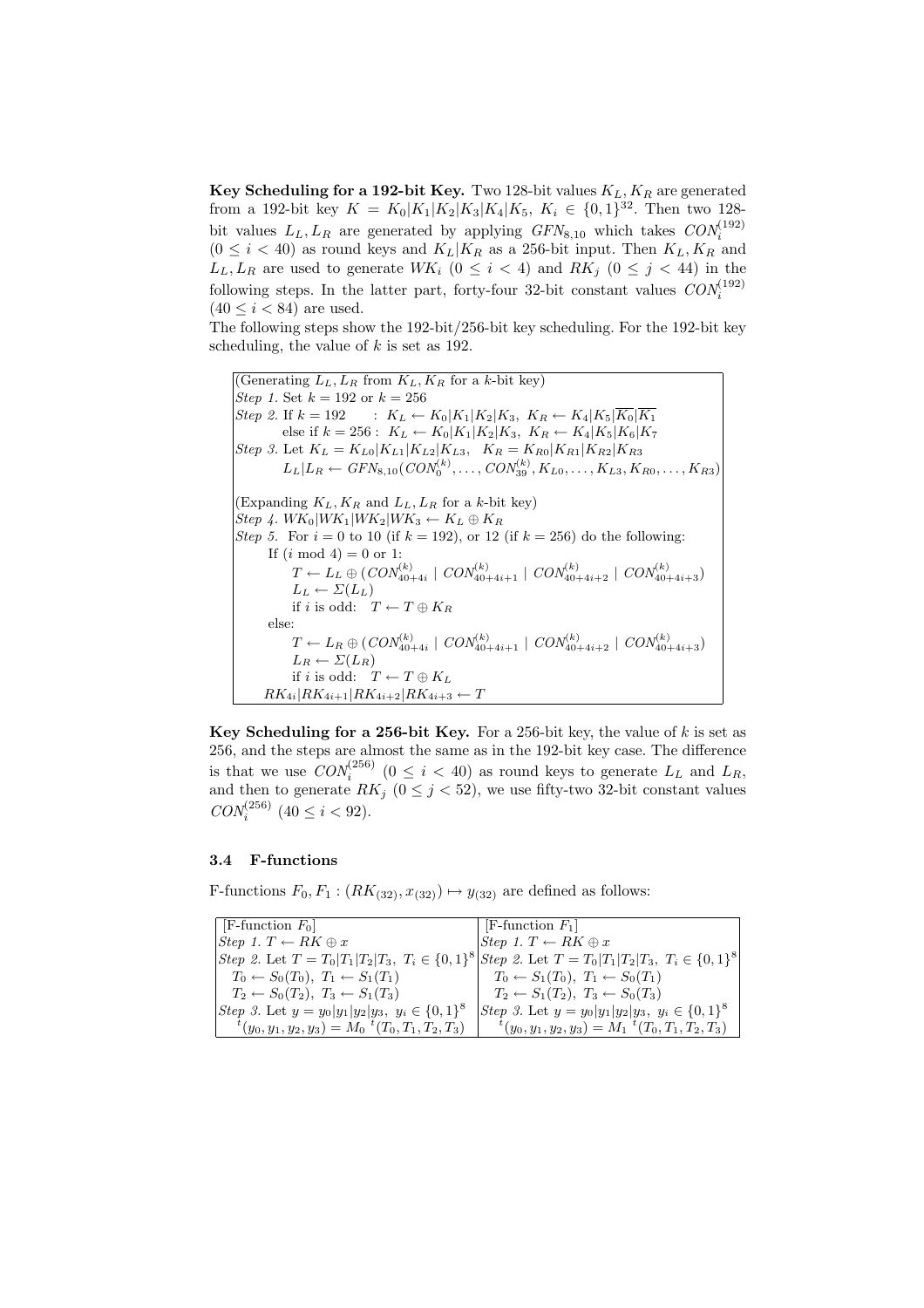$S_0$  and  $S_1$  are nonlinear 8-bit S-boxes. The orders of these S-boxes are different in  $F_0$  and  $F_1$ . Tables in Appendix B show the input/output values of each S-box. In these tables all values are expressed in hexadecimal form, suffixes '0x' are omitted. For an 8-bit input of an S-box, the upper 4-bit indicates a row and the lower 4-bit indicates a column .

Two matrices  $M_0$  and  $M_1$  in Step 3 are defined as follows.

$$
M_0 = \left(\begin{matrix} 0 \texttt{x01} & 0 \texttt{x02} & 0 \texttt{x04} & 0 \texttt{x06} \\ 0 \texttt{x02} & 0 \texttt{x01} & 0 \texttt{x06} & 0 \texttt{x04} \\ 0 \texttt{x04} & 0 \texttt{x06} & 0 \texttt{x01} & 0 \texttt{x02} \\ 0 \texttt{x06} & 0 \texttt{x04} & 0 \texttt{x02} & 0 \texttt{x01} \end{matrix}\right), \qquad M_1 = \left(\begin{matrix} 0 \texttt{x01} & 0 \texttt{x08} & 0 \texttt{x02} & 0 \texttt{x0a} \\ 0 \texttt{x08} & 0 \texttt{x01} & 0 \texttt{x0a} & 0 \texttt{x02} \\ 0 \texttt{x01} & 0 \texttt{x0a} & 0 \texttt{x01} & 0 \texttt{x08} \\ 0 \texttt{x0a} & 0 \texttt{x02} & 0 \texttt{x03} & 0 \texttt{x01} \end{matrix}\right) \ .
$$

These are  $4 \times 4$  Hadamard-type matrices with elements  $h_{ij} = a_{i \oplus j}$  for a certain set  $\{a_0, a_1, a_2, a_3\}^{\dagger}$ .

The multiplications between matrices and vectors are performed in  $GF(2<sup>8</sup>)$ defined by the lexicographically first primitive polynomial  $z^8 + z^4 + z^3 + z^2 + 1$ . Fig. 3 in Appendix C illustrates the construction of  $F_0$  and  $F_1$ .

#### 3.5 Constant Values

32-bit constant values  $CON_i^{(k)}$  are used in the key scheduling algorithm. We need 60, 84 and 92 constant values for 128, 192 and 256-bit keys, respectively. Let  $\mathbf{P}_{(16)} = 0$ xb7e1 (=  $(e-2) \cdot 2^{16}$ ) and  $\mathbf{Q}_{(16)} = 0$ x243f (=  $(\pi - 3) \cdot 2^{16}$ ), where e is the base of the natural logarithm  $(2.71828...)$  and  $\pi$  is the circle ratio (3.14159...).  $CON_i^{(k)}$ , for  $k = 128, 192, 256$ , are generated by the following way (See Table 1 for the repetition numbers  $l^{(k)}$  and the initial values  $IV^{(k)}$ ).

| Step 1. $T \leftarrow \overline{IV^{(k)}}$                                                  |
|---------------------------------------------------------------------------------------------|
| Step 2. For $i = 0$ to $l^{(k)} - 1$ do the following:                                      |
| <i>Step 2.1.</i> $CON_{2i}^{(k)} \leftarrow (T \oplus P)   (\overline{T} \lll 1)$           |
| Step 2.2. $CON^{(k)}_{2i+1} \leftarrow (\overline{T} \oplus \mathbf{Q}) \mid (T \ll \lt 8)$ |
| Step 2.3. $T \leftarrow T \cdot 0x0002^{-1}$                                                |

In Step 2.3, multiplications are performed in  $GF(2^{16})$  defined by a primitive polynomial  $z^{16} + z^{15} + z^{13} + z^{11} + z^5 + z^4 + 1$  (=0x1a831)<sup>‡</sup>.

Table 1. Required Numbers of Constant Values

| $\kappa$ | $\#$ of CON | $I^{(k)}$ $IV^{(k)}$ |                                              |
|----------|-------------|----------------------|----------------------------------------------|
| 128      | 60          |                      | 30 0x428a $(=(\sqrt[3]{2}-1)\cdot 2^{16})$   |
| 192      | 84          |                      | 42 $0x7137 = (\sqrt[3]{3} - 1) \cdot 2^{16}$ |
| -256     | 92          |                      | 46 0xb5c0 $(=(\sqrt[3]{5}-1)\cdot 2^{16})$   |

† An Hadamard-type matrix is used in the blockcipher Anubis [2].

<sup>&</sup>lt;sup>†</sup> The lower 16-bit value is defined as  $0xa831=(\sqrt[3]{101}-4) \cdot 2^{16}$ . '101' is the smallest prime number satisfying the primitive polynomial condition in this form.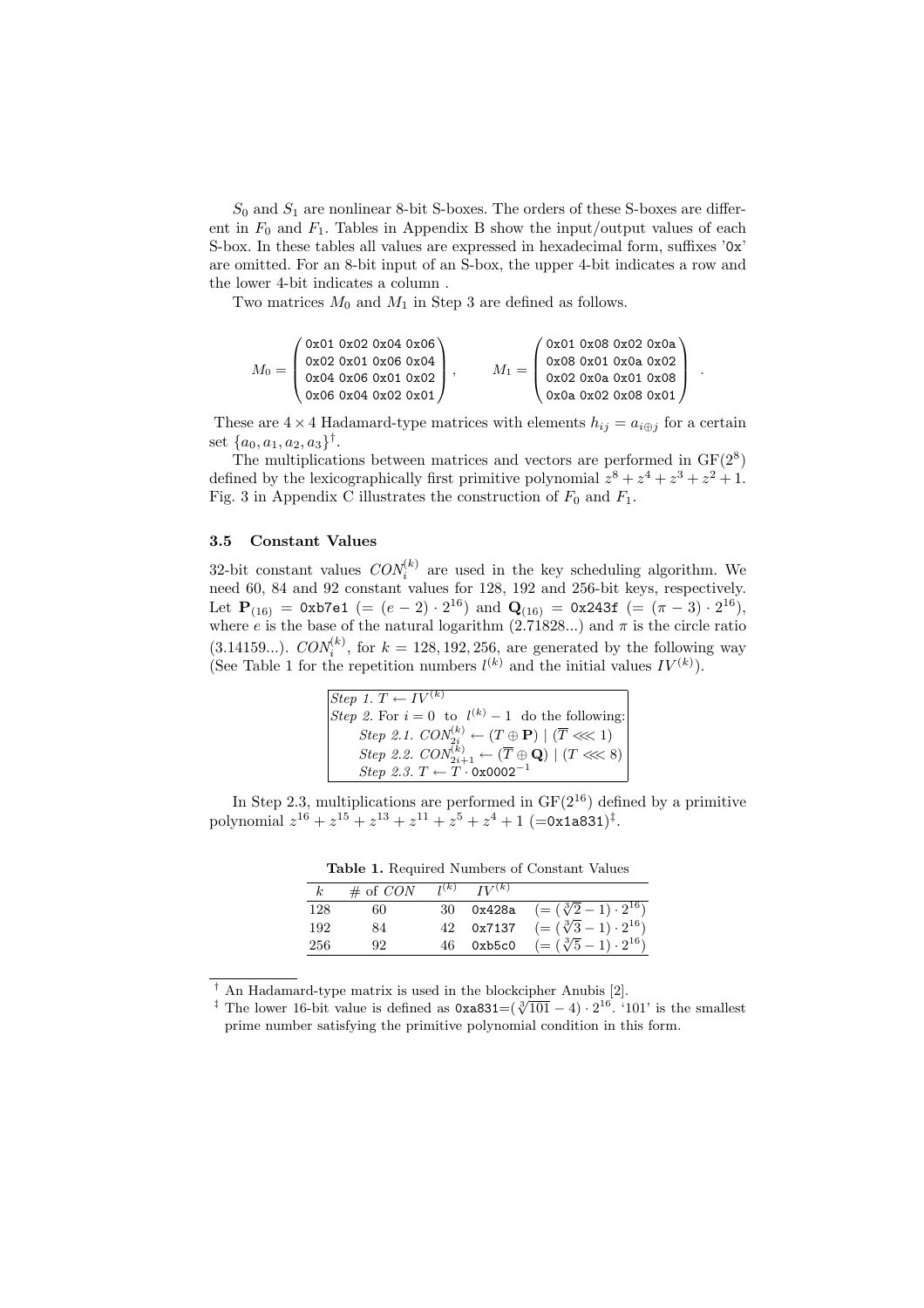## 4 Design Rationale

CLEFIA is designed to realize good balance on three fundamental directions for practical ciphers: (1) security, (2) speed, and (3) cost for implementations. This section describes the design rationale of several aspects of CLEFIA.

Structure. CLEFIA employs a 4-branch generalized Feistel structure which is considered as an extension of a 2-branch traditional Feistel structure. There are many types of generalized Feistel structures. We choose one instance which is known as "Generalized type-2 transformations" defined by Zheng et al. [24]. The type-2 structure has two F-functions in one round for the four data lines case. The type-2 structure has the following features:

- F-functions are smaller than that of the traditional Feistel structure
- Plural F-functions can be processed simultaneously
- Tends to require more rounds than the traditional Feistel structure

The first feature is a great advantage for software and hardware implementations, and the second one is suitable for efficient implementation especially in hardware. We conclude that the advantages of the type-2 structure surpass the disadvantage of the third one for our blockcipher design. Moreover, the new design technique, which is explained in the next, enables to reduce the number of rounds effectively.

Diffusion Switching Mechanism. CLEFIA employs two different diffusion matrices to enhance the immunity against differential attacks and linear attacks by using the Diffusion Switching Mechanism (DSM). This design technique was originally developed for the traditional Feistel structures [22,23]. We customized this technique suitable for  $GFN_{d,r}$ , which is one of the unique propositions of this cipher. Due to the DSM, we can prevent difference cancellations and linear mask cancellations in the neighborhood rounds in the cipher. As a result the guaranteed number of active S-boxes is increased.

Let the branch number of a function P be  $\mathcal{B}(P) = \min_{a \neq 0} \{ \mathbf{w_b}(a) + \mathbf{w_b}(P(a)) \}.$ The two matrices  $M_0$  and  $M_1$  used in CLEFIA satisfy the following branch number conditions of the DSM.

$$
\mathcal{B}(M_0) = \mathcal{B}(M_1) = 5, \ \ \mathcal{B}(M_0|M_1) = \mathcal{B}({}^tM_0^{-1}|{}^tM_1^{-1}) = 5.
$$

Table 2 shows the guaranteed numbers of active S-boxes of CLEFIA. The guaranteed data are obtained from computer simulations using a exhaustivetype search algorithm. Now we focus on the columns indexed by ' $GFN_{4,r}$ '. The columns of 'D' and 'L' in the table show the guaranteed number of differential and linear active S-boxes, respectively. The 'DSM' denotes that the DSM is used, and the 'w/o DSM' denotes that DSM is not used, where only one matrix with branch number 5 is employed. From this table we can confirm the effects of the DSM when  $r \geq 3$ , and these guaranteed numbers increase about  $20\% - 40\%$ than the structure without DSM. Consequently, the numbers of rounds can be reduced, which implies that the performance is improved.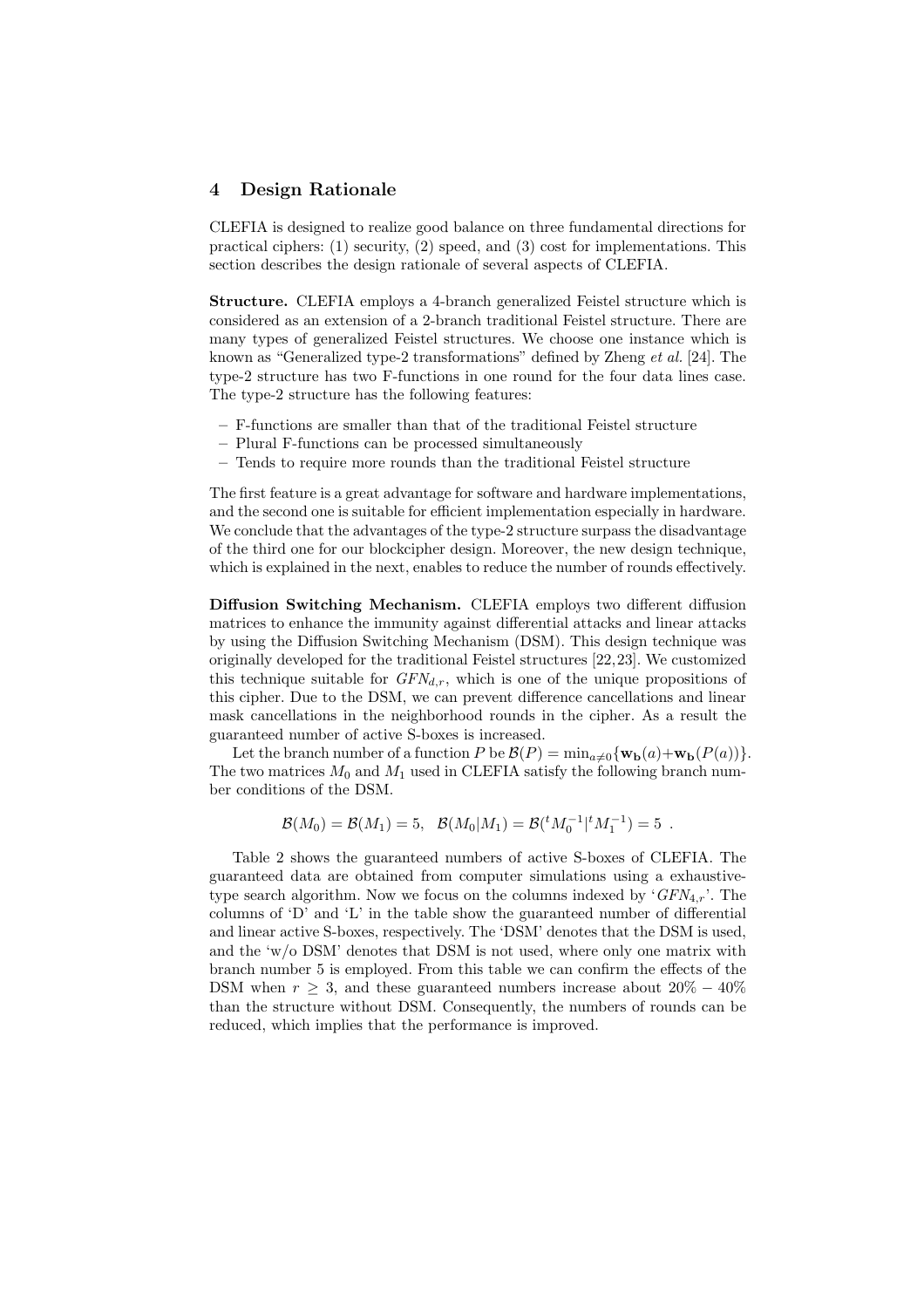|                  |                 | $GFN_{4,r}$    |          | $GFN_{8,r}$    |                  |                 | $\overline{GFN}_{4,r}$ |    | $GFN_{8,r}$ |
|------------------|-----------------|----------------|----------|----------------|------------------|-----------------|------------------------|----|-------------|
|                  | D & L           | D              | L        | D              |                  | $&$ L<br>D      | D                      | L  | D           |
| $\boldsymbol{r}$ | w/o DSM DSM DSM |                |          | <b>DSM</b>     | $\boldsymbol{r}$ | w/o DSM DSM DSM |                        |    | <b>DSM</b>  |
| 1                | $\overline{0}$  | 0              | $\Omega$ | $\Omega$       | 14               | 25              | 34                     | 34 | 48          |
| $\overline{2}$   | 1               | 1              | 1        | 1              | 15               | 26              | 36                     | 36 | 50          |
| 3                | $\overline{2}$  | $\overline{2}$ | 5        | $\overline{2}$ | 16               | 30              | 38                     | 39 | 53          |
| 4                | 6               | 6              | 6        | 6              | 17               | 32              | 40                     | 42 | 56          |
| 5                | 8               | 8              | 10       | 8              | 18               | 36              | 44                     | 46 | 59          |
| 6                | 12              | 12             | 15       | 12             | 19               | 36              | 46                     | 48 | 62          |
| 7                | 12              | 14             | 16       | 14             | 20               | 37              | 50                     | 50 | 66          |
| 8                | 13              | 18             | 18       | 21             | 21               | 38              | 52                     | 52 | 71          |
| 9                | 14              | 20             | 20       | 24             | 22               | 42              | 55                     | 55 | 76          |
| 10               | 18              | 22             | 23       | 29             | 23               | 44              | 56                     | 58 | 81          |
| 11               | 20              | 24             | 26       | 34             | 24               | 48              | 59                     | 62 | 86          |
| 12               | 24              | 28             | 30       | 39             | 25               | 48              | 62                     | 64 | 91          |
| 13               | 24              | 30             | 32       | 44             | 26               | 49              | 65                     | 66 | 94          |

Table 2. Guaranteed Numbers of Active S-boxes

Table 3. Tables of  $SS_i$   $(0 \leq i < 4)$ 

|  |  |  |  |  |  |  |  |  | $ 0123456789abcdef   x   0123456789abcdef$                                                          |  |  |  |  |  |  |  |  |
|--|--|--|--|--|--|--|--|--|-----------------------------------------------------------------------------------------------------|--|--|--|--|--|--|--|--|
|  |  |  |  |  |  |  |  |  | $\boxed{SS_0(x)}$ e 6 c a 8 7 2 f b 1 4 0 5 9 d 3 $\boxed{SS_1(x)}$ 6 4 0 d 2 b a 3 9 c e f 8 7 5 1 |  |  |  |  |  |  |  |  |
|  |  |  |  |  |  |  |  |  | $ SS_2(x) $ b 8 5 e a 6 4 c f 7 2 3 1 0 d 9 $  SS_3(x) $ a 2 6 d 3 4 5 e 0 7 8 9 b f c 1            |  |  |  |  |  |  |  |  |

Choices of two S-boxes. CLEFIA employs two different types of 8-bit Sboxes: one is based on four 4-bit random S-boxes, and the other is based on the inverse function over  $GF(2^8)$  which has the best possible maximum differential probability  $DP_{max}$  and linear probability  $LP_{max}.$  The both S-boxes are selected to be implemented efficiently especially in hardware. The two 8-bit S-boxes  $S_0$ and  $S_1$  are defined as:

$$
S_0, S_1: \left\{ \begin{array}{l} \{0,1\}^8 \to \{0,1\}^8 \\ x_{(8)} \mapsto y_{(8)} \end{array} \right.
$$

 $S_0$  is generated by combining four 4-bit S-boxes  $SS_0, SS_1, SS_2$  and  $SS_3$  in the following way. The values of these S-boxes are defined as Table 3.

|  | Step 1. $t_0 \leftarrow SS_0(x_0)$ , $t_1 \leftarrow SS_1(x_1)$ , where $x = x_0   x_1, x_i \in \{0, 1\}^4$ |  |
|--|-------------------------------------------------------------------------------------------------------------|--|
|  | $[Step 2. u_0 \leftarrow t_0 \oplus 0x2 \cdot t_1, u_1 \leftarrow 0x2 \cdot t_0 \oplus t_1]$                |  |
|  | Step 3. $y_0 \leftarrow SS_2(u_0)$ , $y_1 \leftarrow SS_3(u_1)$ , where $y = y_0 y_1, y_i \in \{0, 1\}^4$   |  |

The multiplication in  $0x2 \cdot t_i$  is performed in  $GF(2^4)$  defined by the lexicographically first primitive polynomial  $z^4 + z + 1$ .

 $S_1$  is defined as follows:

$$
y = \begin{cases} g(f(x)^{-1}) & \text{if } f(x) \neq 0 \\ g(0) & \text{if } f(x) = 0 \end{cases}.
$$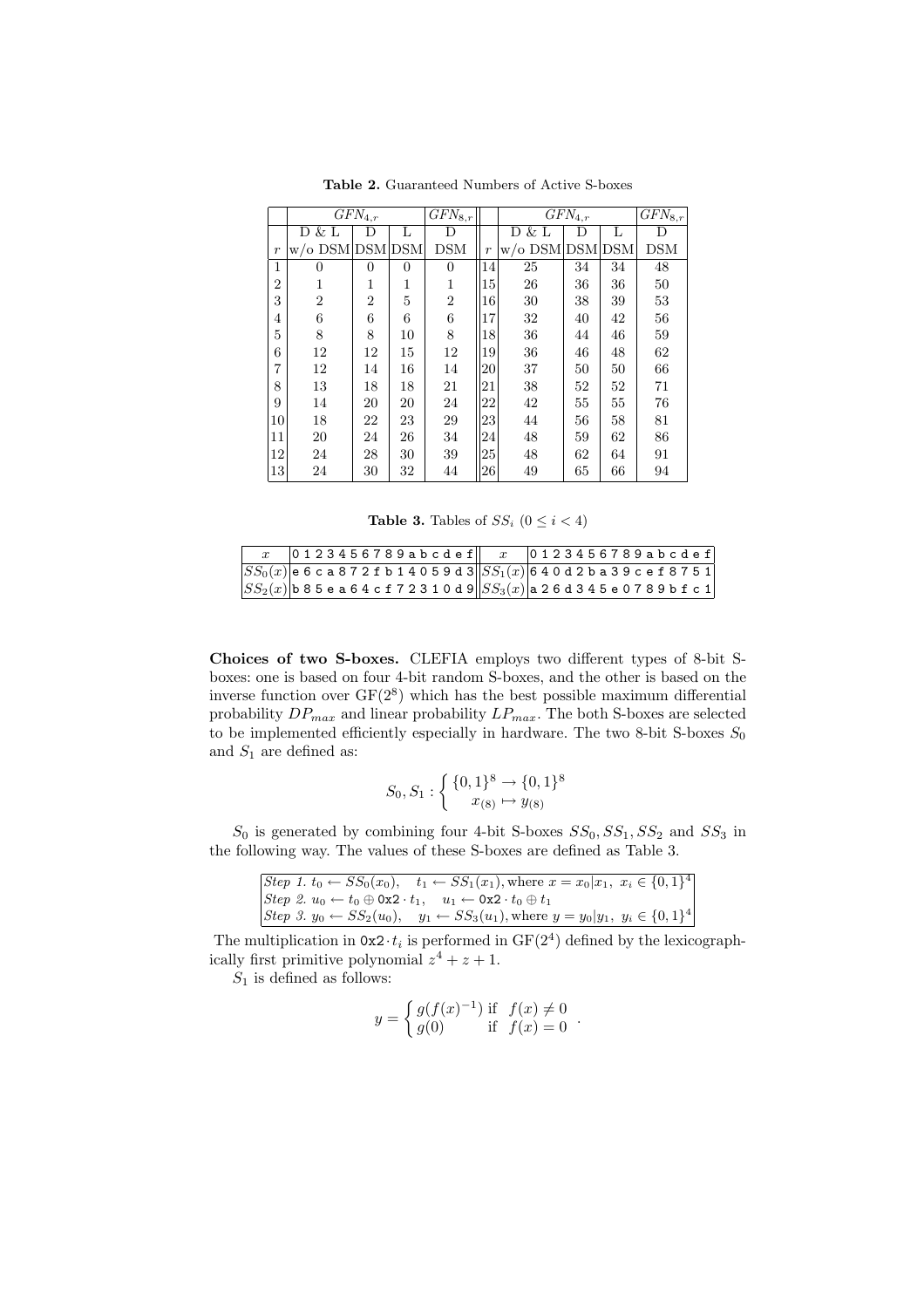The inverse function is performed in  $GF(2^8)$  defined by a primitive polynomial  $z^{8} + z^{4} + z^{3} + z^{2} + 1$ .  $f(\cdot)$  and  $g(\cdot)$  are affine transformations over GF(2), which are defined as follows.

| $x_{(8)}$<br>$y_{(8)}$ | $y_{(8)}$<br>$x_{(8)}$<br>q: |
|------------------------|------------------------------|
| 0                      | 0                            |
| 00                     | $\theta$                     |
| O                      | 0                            |
| $x_0$                  | 01                           |
| $y_0$                  | $x_0$                        |
| 01010001               | $y_0$                        |
| 0                      | 1000001                      |
| $x_1$                  | $x_1$                        |
| $y_1$                  | $y_1$                        |
| 00000001               | 01011000                     |
| O                      | $x_2$                        |
| $x_2$                  | $y_2$                        |
| $y_2$                  | $\Omega$                     |
| 000001                 | 00000                        |
| 10                     | $\Omega$                     |
| $x_3$                  | $x_3$                        |
| $y_3$                  | $y_3$                        |
| _                      | _                            |
| ÷                      | ┭                            |
|                        |                              |
| 1100101                | 10000                        |
| $^{(1)}$               | $x_4$                        |
| $x_4$                  | $\overline{y_4}$             |
| $y_4$                  | 0                            |
| 0 1 0 1 1 1 0 0        | 000010                       |
| $x_{5}$                | $x_{5}$                      |
| $y_5$                  | $y_{5}$                      |
| 01100000               | 0                            |
| $x_{6}$                | 010000                       |
| $y_6$                  | x <sub>6</sub>               |
| 000                    | $y_6$                        |
| 0                      | 0 <sub>0</sub>               |
| $\overline{0}$         | 0                            |
| 0                      | 0                            |
| $x_7$                  | $x_7$                        |
| $y_7$                  | $y_7$                        |

Here,  $x = x_0|x_1|x_2|x_3|x_4|x_5|x_6|x_7$  and  $y = y_0|y_1|y_2|y_3|y_4|y_5|y_6|y_7, x_i, y_i \in$  ${0, 1}$ . The constants in f and g can be represented as 0x1e and 0x69, respectively. If we apply isomorphic mapping  $\phi$  from GF( $2^8$ ) to GF( $(2^4)^2$ ) defined by an irreducible polynomial  $z^2 + z + \omega^3$ , where  $\omega$  is a root of  $z^4 + z + 1 = 0$ , the merged transformations  $\phi \circ f$  and  $g \circ \phi^{-1}$  require only few XOR operations.

For security parameters,  $DP_{max}$  of  $S_0$  is  $2^{-4.67}$  and its  $LP_{max}$  is  $2^{-4.38}$ , the minimum Boolean degree is 6, and the minimum number of terms over  $GF(2^8)$ is 244. For  $S_1$ ,  $DP_{max}$  and  $LP_{max}$  are both  $2^{-6.00}$ , the minimum Boolean degree is 7 and it has at least 252 terms over  $GF(2^8)$ .

Designs for Efficient Implementations. CLEFIA can be implemented efficiently both in hardware and software. In Table 4, we summarize the design aspects for efficient implementations.

| <b>GFN</b>         | $\cdot$ Small size F-functions (32-bit in/out)        |
|--------------------|-------------------------------------------------------|
|                    | No need for the inverse F-functions                   |
| SP-type F-function | . Enabling the fast table implementation in software  |
| <b>DSM</b>         | Reducing the numbers of rounds                        |
| S-boxes            | Very small footprint of $S_0$ and $S_1$ in hardware   |
| Matrices           | . Using elements with low hamming weights only        |
|                    | . Sharing the structure with the data processing part |
| Key Schedule       | Requiring only a 128-bit register for a 128-bit key   |
|                    | $\cdot$ Small footprint of $DoubleSwap$               |

Table 4. Design Aspects for Efficient Implementations

#### 5 Evaluations

#### 5.1 Security

As a result of our security evaluation, full-round CLEFIA is considered as a secure blockcipher against known attacks. Here, we mention the cryptanalytic results of several attacks which are considered effective for reduced-round CLE-FIA.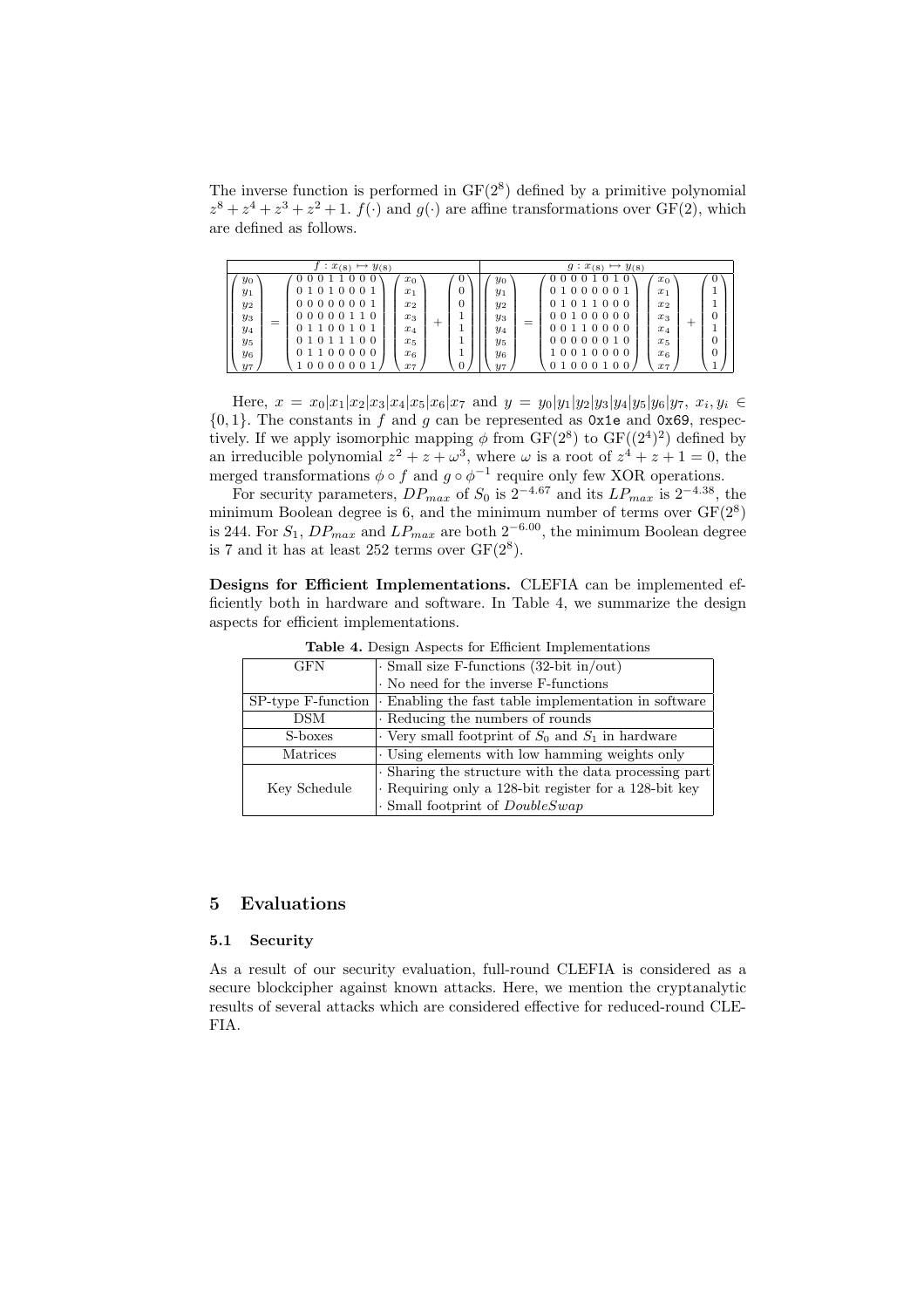Differential Cryptanalysis [7]. For differential attack, we adopt an approach to count the number of active S-boxes of differential characteristics. This method was adopted by AES, Camellia and other blockciphers [1, 10]. We found the guaranteed number of differential active S-boxes of CLEFIA by computer search as shown in Table 2. Using 28 active S-boxes for 12-round CLEFIA and  $DP_{max}^{S_0}$  =  $2^{-4.67}$ , it is shown that  $DCP_{max}^{12r} \leq 2^{28 \times (-4.67)} = 2^{-130.76}$ . This means there is no useful 12-round differential characteristic for an attacker. Moreover, since  $S_1$ has lower  $DP_{max}$ , the actual upper-bound of  $DCP$  is expected to be lower than the above estimation. As a result, we believe that full-round CLEFIA is secure against differential cryptanalysis.

Linear Cryptanalysis [17]. We also apply active S-boxes based approach for the evaluation of linear cryptanalysis. Since  $LP_{max}^{S_0} = 2^{-4.38}$ , combining 30 active S-boxes for 12-round CLEFIA,  $LCP_{max}^{12r} \leq 2^{30 \times (-4.38)} = 2^{-131.40}$ . We conclude that it is difficult for an attacker to find 12-round linear-hulls which can be used to distinguish CLEFIA from a random permutation. As a result, full-round CLEFIA is secure enough against linear cryptanalysis.

Impossible Differential Cryptanalysis [4]. We consider that impossible differential attack is one of the most powerful attacks against CLEFIA. The following two impossible differential paths are found.

$$
(0, \alpha, 0, 0) \stackrel{9r}{\nrightarrow} (0, \alpha, 0, 0)
$$
 and  $(0, 0, 0, \alpha) \stackrel{9r}{\nrightarrow} (0, 0, 0, \alpha)$   $p = 1$ 

where  $\alpha \in \{0,1\}^{32}$  is any non-zero difference. These paths are confirmed by the check algorithm proposed by Kim  $et$  al. [14]. Using the above distinguisher, we can mount actual key-recovery attacks for each key length. Table 5 shows the summary of the complexity required for the impossible differential attacks. According to Table 5, it is expected that full-round CLEFIA has enough security margin against this attack.

| $\#$ of rounds key length |               | key       | $ \#$ of chosen       | time |
|---------------------------|---------------|-----------|-----------------------|------|
|                           |               | whitening | plaintexts complexity |      |
| 10                        | 128, 192, 256 | ves       | 2101.7                | 2102 |
|                           | 192, 256      | yes       | 2103.5                | 2188 |
| 12                        | 256           | no        | 2103.8                | 252  |

Table 5. Summary of Impossible Differential Cryptanalysis

Saturation Cryptanalysis [9]. We also consider that saturation attack is one of the most powerful attacks against CLEFIA. In this analysis, we consider a 32-bit word based saturation attack. Let  $X_i \in \{0,1\}^{32}$   $(0 \leq i < 2^{32})$  be  $2^{32}$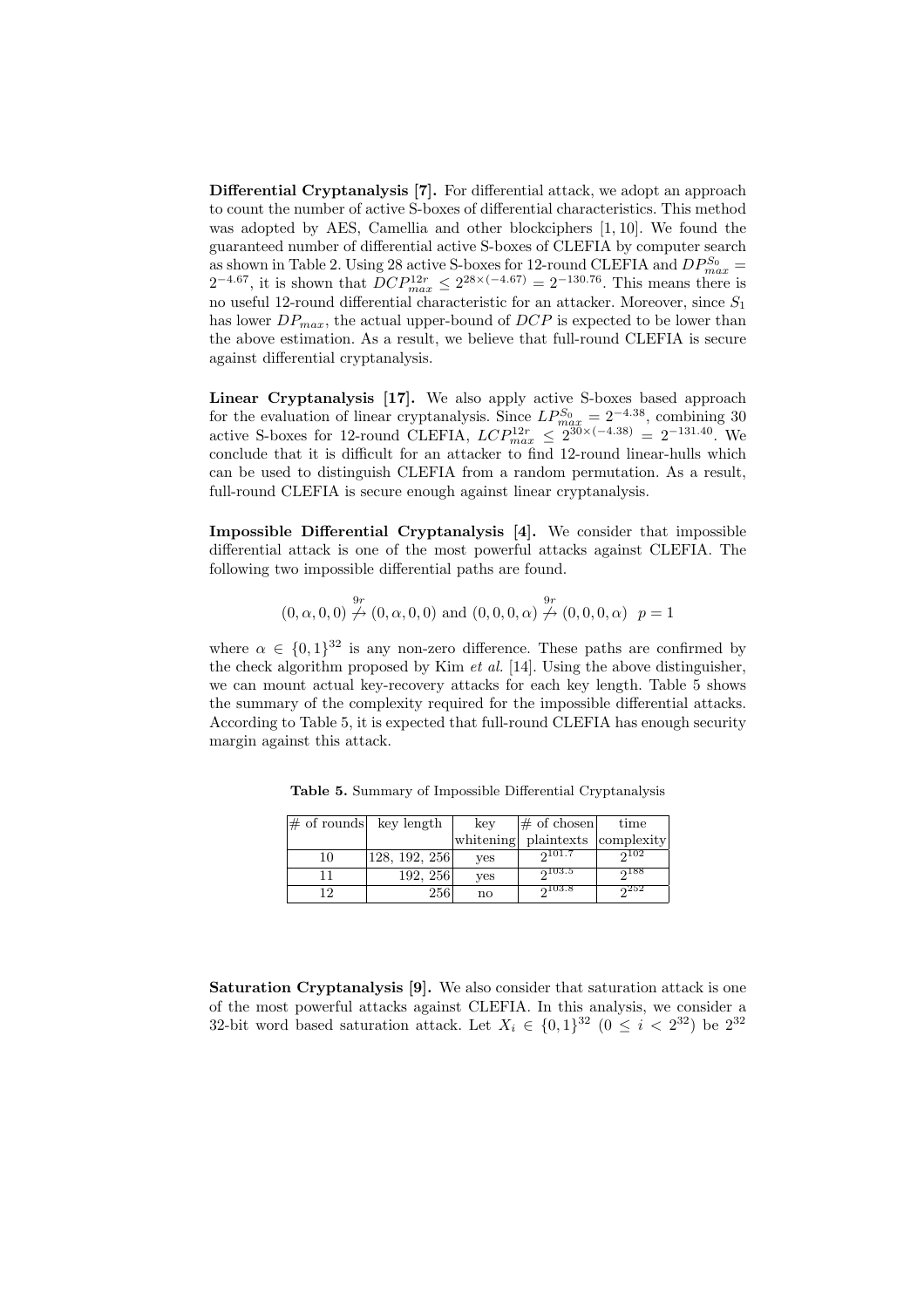32-bit variables. Now we classify  $X_i$  into four states depending on the conditions satisfied.

$$
\begin{array}{ll}\n\text{Const}(C) & : \forall i, j \ X_i = X_j \ , \quad \text{All} \ (A) & : \forall i, j \ i \neq j \Leftrightarrow \ X_i \neq X_j \ , \\
\text{Balance} \ (B) : \bigoplus_{i=0}^{2^{32} - 1} X_i = 0 \ , \quad \text{Unknown} \ (U) : \text{unknown} \ .\n\end{array}
$$

Using the above notation, the following 6-round distinguishers are found.

$$
(C, A, C, C) \stackrel{6r}{\rightarrow} (B, U, U, U)
$$
 and  $(C, C, C, A) \stackrel{6r}{\rightarrow} (U, U, B, U)$   $p = 1$ 

These distinguishers can be extended to an 8-round distinguisher by adding two more rounds before the above 6 round path. Let  $A_{(96)}$  be an "All" state of 96-bit word, and we divide it into 3 segments as  $A_{(96)} = A_0|A_1|A_2$ . Then the 8-round distinguishers are given as follows.

 $(A_0, C, A_1, A_2) \stackrel{\text{8r}}{\rightarrow} (B, U, U, U)$  and  $(A_0, A_1, A_2, C) \stackrel{\text{8r}}{\rightarrow} (U, U, B, U)$   $p = 1$ 

Using the above 8-round distinguisher, it turns out that 10-round 128-bit key CLEFIA can be attacked with complexity slightly less than  $2^{128}$  F-function calculations. From the above observations, we conclude that full-round CLEFIA has enough security margin against this attack.

Algebraic Attack [8]. Let CLEFIA-I be a modified version of CLEFIA by replacing all 4-bit S-boxes by the identity function  $I, I: \{0,1\}^4 \rightarrow \{0,1\}^4$ , where  $I(x) = x$ . Based on the estimation method by Courtois and Pieprzyk the total  $I(x) = x$ . Based on the estimation method by Courtois and<br>number of terms can be estimated as follows [8].  $T = 81\frac{8}{14}$  $\frac{1}{\sqrt{2}}$  $> 2^{50+41} = 2^{91}$  for CLEFIA-I with  $r = 18$ , which gives the complexity  $T^{2.376} = 2^{216}$  and  $T^3 = 2^{273}$ . CLEFIA-I with  $r = 18$ , which gives the complexity<br>For CLEFIA-I with  $r = 22$ , we have  $T = 81<sup>8</sup>(\frac{352}{8})$ ¢  $> 2^{50+52} = 2^{102}$ , and thus  $T^{2.376} = 2^{242}$  and  $T^3 = 2^{306}$ . Finally, for CLEFIA-I with  $r = 26$ , we have  $T = 81^8 \binom{416}{8}$ ¢  $> 2^{50+54} = 2^{104}$ ,  $T^{2.376} = 2^{247}$ , and  $T^3 = 2^{312}$ . Although we give the results of the estimation, we should interpret these estimations with an extreme care: the real complexity of the XSL attacks is by no means clear at the time of writing and is the subject of much controversy [16, 20].

Related-Key Attack  $[3]$ . As for CLEFIA with a 128-bit key,  $L$  is generated by  $L = GFN_{4,12}(CON^{(128)}, K)$ . As in Table 2,  $GFN_{4,12}$  has at least 28 active S-boxes, and we have  $DCP_{max} \leq 2^{-130.76}$ . Therefore, for any  $\Delta K$  and  $\Delta L$ , a differential probability of  $(\Delta K \to \Delta L)$  is expected to be less than  $2^{-128}$ , i.e., no useful differential  $(\Delta K \to \Delta L)$  exists.

Also for 192 and 256-bit keys,  $(L_L, L_R)$  is generated by applying  $GFN_{8,10}$ to  $K_L, K_R$ . From Table 2, it has at least 29 differential active S-boxes, which implies there are no differential characteristics with probability more than  $2^{-128}$ .

The above observations imply the probability of any related-key differential  $(\Delta P, \Delta C, \Delta K)$  is less than  $2^{-128}$ , if all the information on  $\Delta L$  is needed for differential. Because all the bits in  $L$  are used in 2 or 6 consecutive rounds. As a result, we believe that CLEFIA holds strong immunity against relatedkey cryptanalysis. We also expect that CLEFIA holds enough immunity against other related-key type attacks including related-key boomerang and related-key rectangle attacks [5].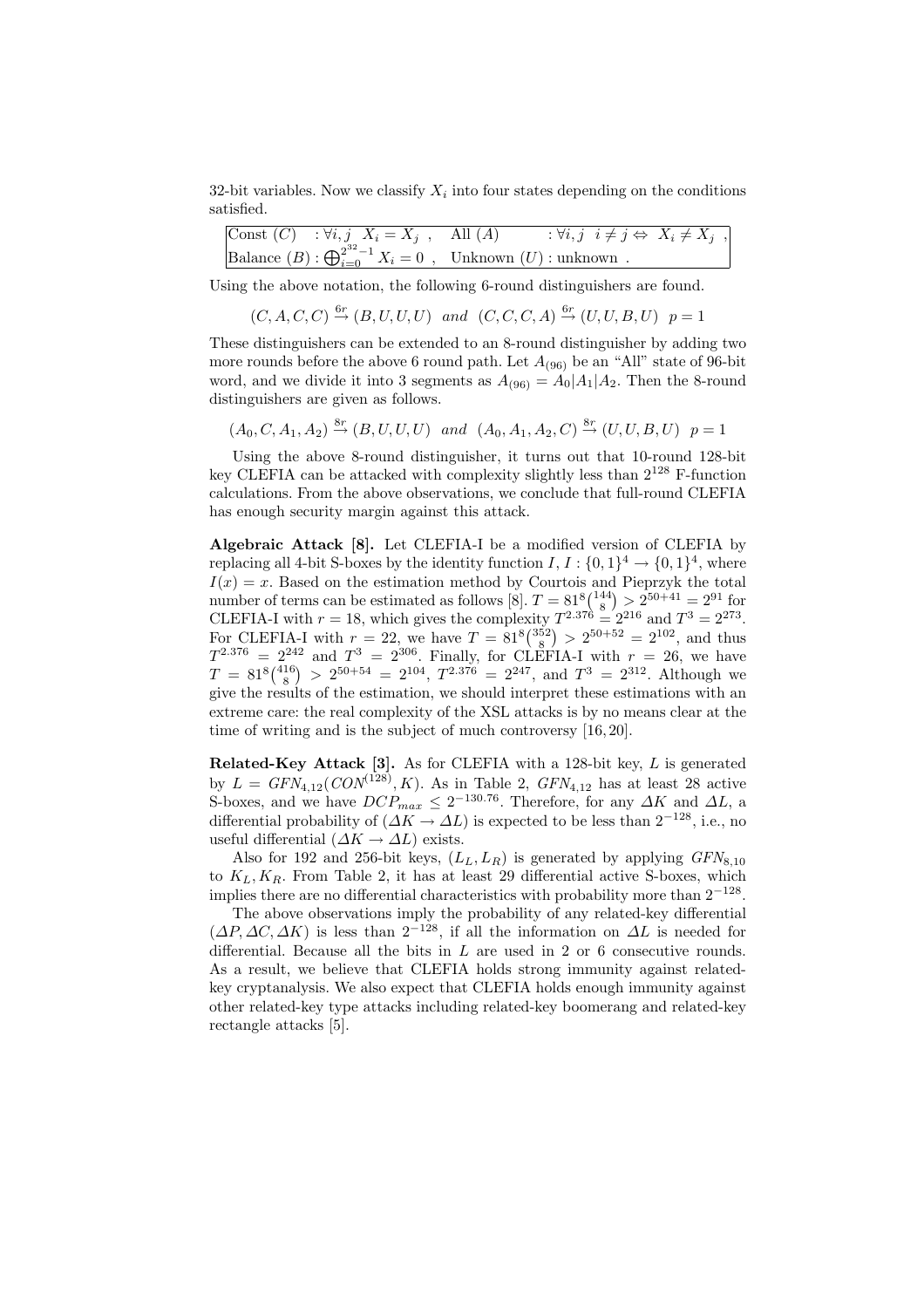|                    | Key    |          | $Enc/Dec Key Setup Optimi- $ |        | Area |              | Freq. Speed                                                   | Speed/Area                             |
|--------------------|--------|----------|------------------------------|--------|------|--------------|---------------------------------------------------------------|----------------------------------------|
|                    | Length | (cycles) | (cycles)                     | zation |      |              |                                                               | $(gates) (MHz) (Mbps)$ $ (Kbps/gate) $ |
|                    |        | 18       | 12                           | area   |      |              | 5,979 225.83 1,605.94                                         | 268.63                                 |
|                    | 128    |          |                              | speed  |      |              | 12,009 422.29 3,003.00                                        | 250.06                                 |
| <b>CLEFIA</b>      |        | 36       | 24                           | area   |      | 4.950 201.28 | 715.69                                                        | 144.59                                 |
|                    |        |          |                              | speed  |      |              | $9,377$   389.55  1,385.10                                    | 147.71                                 |
| $ (0.09 \ \mu m) $ | 192    | 22       | 20                           | area   |      |              | 8,536 206.56 1,201.85                                         | 140.81                                 |
|                    | 256    | 26       | 20                           | area   |      |              | $8,482$ 206.56 1,016.95                                       | 119.89                                 |
| AES $[21]$         | 128    | 11       | N/A                          | area   |      |              | $\overline{12,454}$ $\overline{145.35}$ $\overline{1,691.35}$ | 135.81                                 |
| $(0.13 \mu m)$     |        | 54       | N/A                          | area   |      | 5,398 131.24 | 311.09                                                        | 57.63                                  |

Table 6. Results on Hardware Performance of CLEFIA

Security against Other Attacks. Due to the page limitation, the details of the security evaluation against known general attacks are omitted. Immunity against some of the known attacks can be estimated by the evaluation results of similar type attacks already mentioned in this section. We consider any attack does not threat full-round CLEFIA.

### 5.2 Performance

Table 6 shows evaluation results of hardware performance of CLEFIA using a  $0.09\mu$ m CMOS ASIC library, where one gate is equivalent to a 2-way NAND and the speed is evaluated under the worst-case condition. The Verilog-HDL models were synthesized by specifying area or speed optimization to a logic synthesis tool. The synthesized circuit of CLEFIA with 128-bit key by area optimization occupies only 5,979 gates at a throughput of about 1.60 Gbps. Although we take into account the difference of ASIC libraries, these figures indicate high efficiency of CLEFIA in hardware implementation compared to the best known results of hardware performance of AES [21].

Table 7 shows software performance results on Athlon 64 (AMD64) 4000+ 2.4 GHz processor running Windows XP 64-bit Edition. We measured software processing speed of enc/dec and key setup using the rdtsc instruction. In the single-block (common) implementation, 12.9 cycle/byte (1.48 Gbps on the processor) is achieved. The two-block parallel encryption is suitable for CTR mode, because two blocks can be processed simultaneously [18].

## 6 Conclusion

We proposed a 128-bit blockcipher CLEFIA, which supports 128-bit, 192-bit, and 256-bit keys. CLEFIA employs several new design approaches, including the DSM technique. As a result, enough immunity against known attacks is achieved. Moreover, the design of CLEFIA allows very efficient implementation in a variety of environments. Some results of highly efficient implementation are exemplified.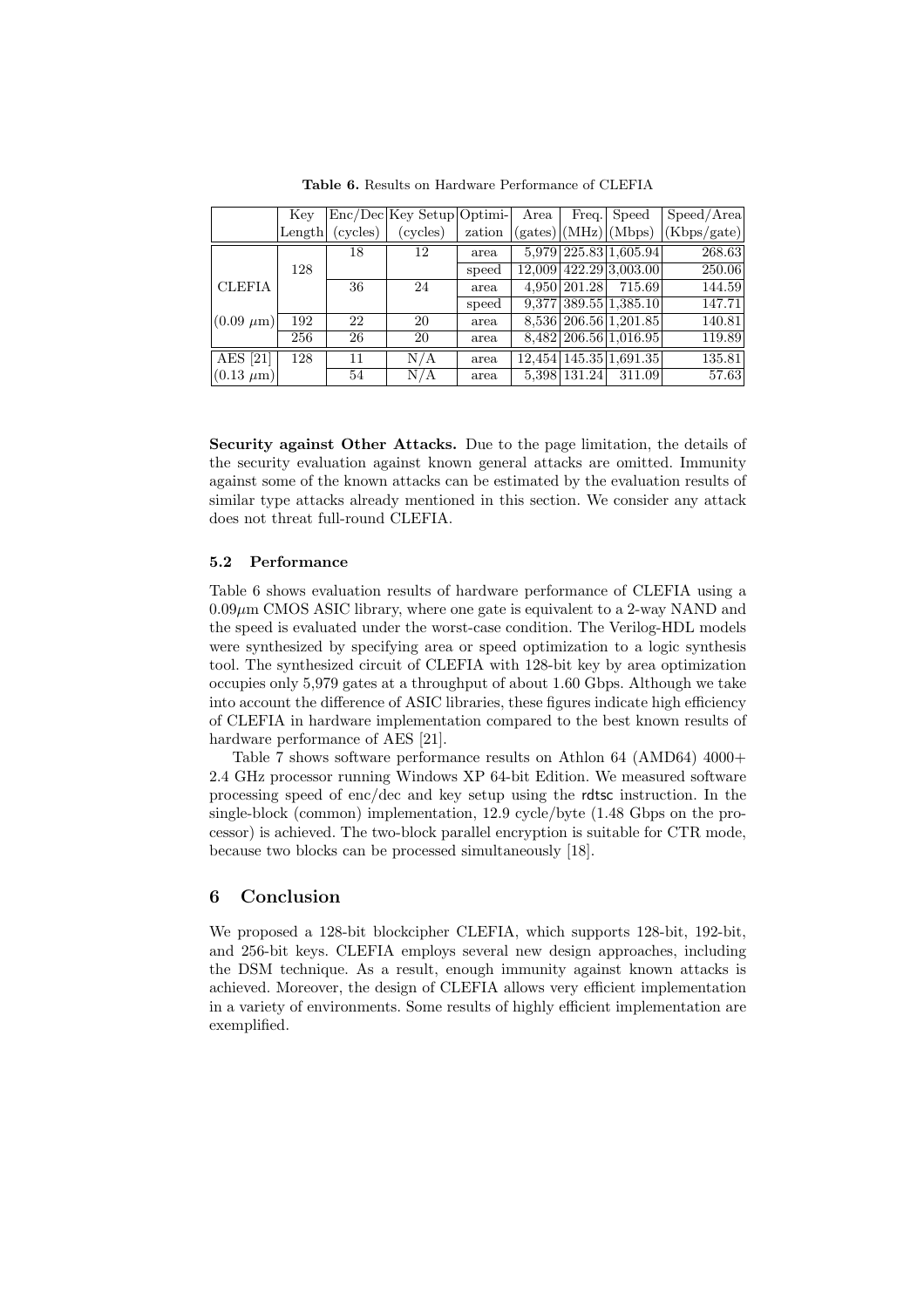|               | Type of        | Key | Encryption                         | Decryption | Key Setup Table size |      |
|---------------|----------------|-----|------------------------------------|------------|----------------------|------|
|               | implementation |     | Length (cycles/byte) (cycles/byte) |            | (cycles)             | (KB) |
|               |                | 128 | 12.9                               | 13.3       | 217                  |      |
|               | single-block   | 192 | 15.8                               | 16.2       | 272                  | 8    |
| <b>CLEFIA</b> |                | 256 | 18.3                               | 18.4       | 328                  |      |
|               | two-block      | 128 | 11.1                               | 11.1       | 217                  |      |
|               | parallel       | 192 | 13.3                               | 13.3       | 272                  | 16   |
|               | encryption     | 256 | 15.6                               | 15.6       | 328                  |      |
| AES [18]      | single-block   | 128 | 10.6                               | N/A        | N/A                  | 8    |

Table 7. Results on Software Performance of CLEFIA (assembly language)

#### Acknowledgment

The authors thank Lars Knudsen, Bart Preneel, Vincent Rijmen, and Serge Vaudenay for their helpful comments. The authors also thank the anonymous referees for their valuable comments.

#### References

- 1. K. Aoki, T. Ichikawa, M. Kanda, M. Matsui, S. Moriai, J. Nakajima, and T. Tokita, "Camellia: A 128-bit block cipher suitable for multiple platforms."  $SAC$  '00, LNCS 2012, pp. 41–54, Springer-Verlag, 2001.
- 2. P. S. L. M. Barreto and V. Rijmen, "The Anubis block cipher." Primitive submitted to NESSIE, Sept. 2000. Available at http://www.cryptonessie.org/.
- 3. E. Biham, "New types of cryptanalytic attacks using related keys." Journal of Cryptology, vol. 7, no. 4, pp. 229–246, 1994.
- 4. E. Biham, A. Biryukov, and A. Shamir, "Cryptanalysis of Skipjack reduced to 31 rounds using impossible differentials." *Eurocrypt'99*, LNCS 1592, pp. 12–23, Springer-Verlag, 1999.
- 5. E. Biham, O. Dunkelman, and N. Keller, "Related-key boomerang and rectangle attacks." Eurocrypt'05 , LNCS 3494, pp. 507–525, Springer-Verlag, 2005.
- 6. E. Biham, O. Dunkelman, and N. Keller, "Related-key impossible differential attacks on 8-round AES-192." Topics in Cryptology — CT-RSA'06, The Cryptographers' Track, LNCS 3860, pp. 21–33, Springer-Verlag, 2006.
- 7. E. Biham and A. Shamir, Differential Cryptanalysis of the Data Encryption Standard. Springer-Verlag, 1993.
- 8. N. Courtois and J. Pieprzyk, "Cryptanalysis of block ciphers with overdefined systems of equations." Asiacrypt'02, LNCS 2501, pp. 267-287, Springer-Verlag, 2002.
- 9. J. Daemen, L. R. Knudsen, and V. Rijmen, "The block cipher SQUARE." FSE'97, LNCS 1267, pp. 149–165, Springer-Verlag, 1997.
- 10. J. Daemen and V. Rijmen, The Design of Rijndael: AES The Advanced Encryption Standard (Information Security and Cryptography). Springer, 2002.
- 11. Data Encryption Standard, Federal Information Processing Standard (FIPS), Publication 46, National Bureau of Standards, U.S. Department of Commerce, Washington D.C., Jan. 1977.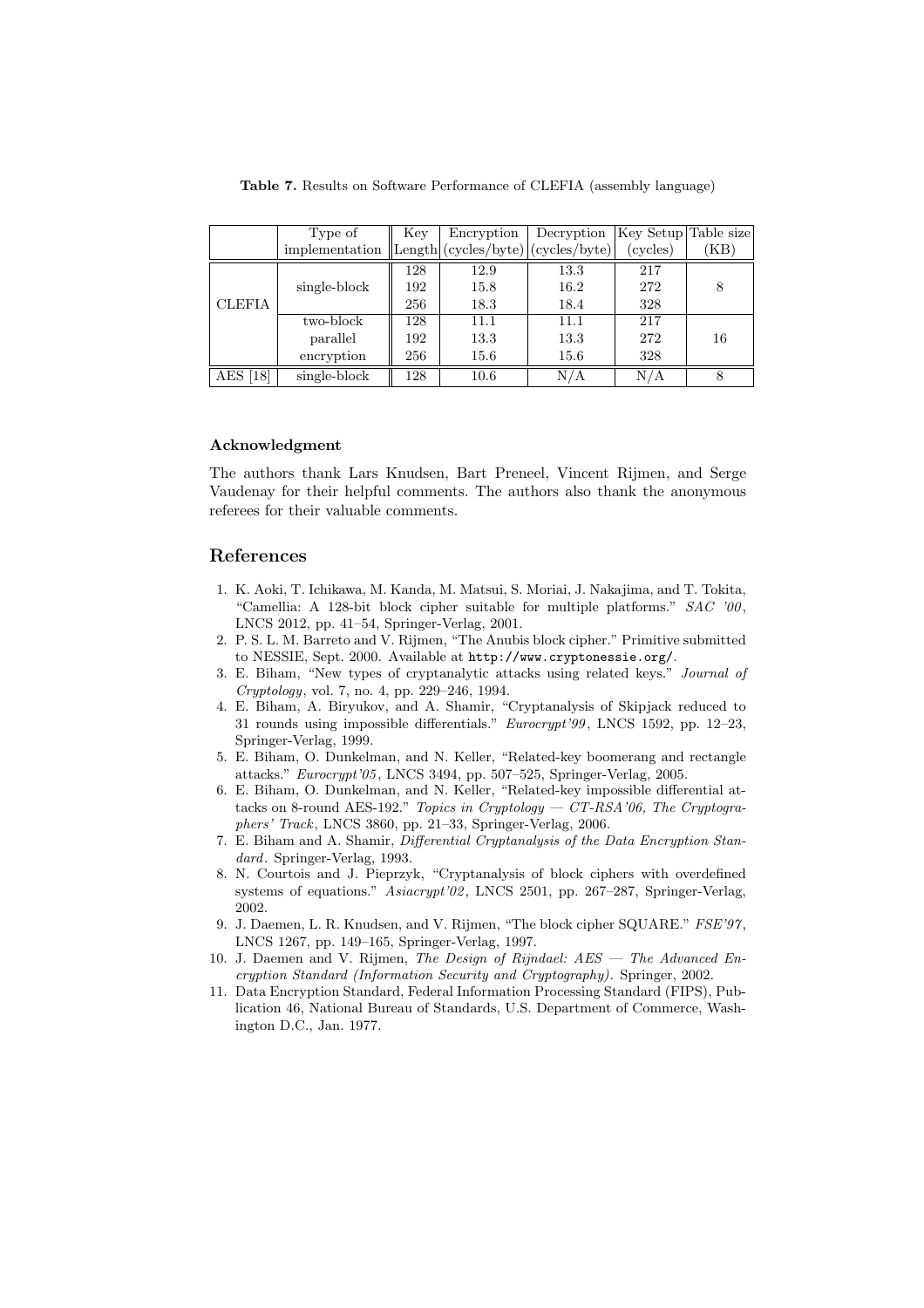- 12. D. Hong, J. Sung, S. Hong, J. Lim, S. Lee, B. Koo, C. Lee, D. Chang, J. Lee, K. Jeong, H. Kim, J. Kim, and S. Chee, "Hight: A new block cipher suitable for low-resource device." CHES'06 , LNCS 4249, pp. 46–59, Springer-Verlag, 2006.
- 13. P. Junod and S. Vaudenay, "FOX : A new family of block ciphers."  $SAC'04$ , LNCS 3357, pp. 114–129, Springer-Verlag, 2004.
- 14. J. Kim, S. Hong, J. Sung, C. Lee, and S. Lee, "Impossible differential cryptanalysis for block cipher structure." Indocrypt'03 , LNCS 2904, pp. 82–96, Springer-Verlag, 2003.
- 15. X. Lai, J. L. Massey, and S. Murphy, "Markov ciphers and differential cryptoanalysis ." Eurocrypt'91 , LNCS 547, pp. 17–38, Springer-Verlag, 1991.
- 16. C. Lim, and K. Khoo, "An Analysis of XSL Applied to BES." FSE'07, Preproceedings of Fast Software Encryption '07, pp. 253–265, 2007.
- 17. M. Matsui, "Linear cryptanalysis of the data encryption standard." Eurocrypt'93 , LNCS 765, pp. 386–397, Springer-Verlag, 1994.
- 18. M. Matsui, "How far can we go on the x64 processors?" FSE'06 , LNCS 4047, pp. 341–358, Springer-Verlag, 2006.
- 19. M. Matsui, "New block encryption algorithm MISTY." FSE'97, LNCS 1267, pp. 54–68, Springer-Verlag, 1997.
- 20. S. Murphy and M. Robshaw, "Comments on the security of the AES and the XSL technique." Electronic Letters, vol. 39, no. 1, pp. 36–38, 2003.
- 21. A. Satoh and S. Morioka, "Hardware-focused performance comparison for the standard block ciphers AES, Camellia, and Triple-DES." ISC'03, LNCS 2851, pp. 252-266, Springer-Verlag, 2003.
- 22. T. Shirai and B. Preneel, "On Feistel ciphers using optimal diffusion mappings across multiple rounds." Asiacrypt'04 , LNCS 3329, pp. 1–15, Springer-Verlag, 2004.
- 23. T. Shirai and K. Shibutani, "On Feistel structures using a diffusion switching mechanism." FSE'06 , LNCS 4047, pp. 41–56, Springer-Verlag, 2006.
- 24. Y. Zheng, T. Matsumoto, and H. Imai, "On the construction of block ciphers provably secure and not relying on any unproved hypotheses." Crypto'89 , LNCS 435, pp. 461–480, Springer-Verlag, 1989.

## A Test Vectors

We give test vectors of CLEFIA for each key length. The data are expressed in hexadecimal form.

```
128-bit key:
key ffeeddcc bbaa9988 77665544 33221100
plaintext 00010203 04050607 08090a0b 0c0d0e0f
ciphertext de2bf2fd 9b74aacd f1298555 459494fd
192-bit key:
key ffeeddcc bbaa9988 77665544 33221100 f0e0d0c0 b0a09080
plaintext 00010203 04050607 08090a0b 0c0d0e0f
ciphertext e2482f64 9f028dc4 80dda184 fde181ad
256-bit key:
key ffeeddcc bbaa9988 77665544 33221100
           f0e0d0c0 b0a09080 70605040 30201000
plaintext 00010203 04050607 08090a0b 0c0d0e0f
ciphertext a1397814 289de80c 10da46d1 fa48b38a
```